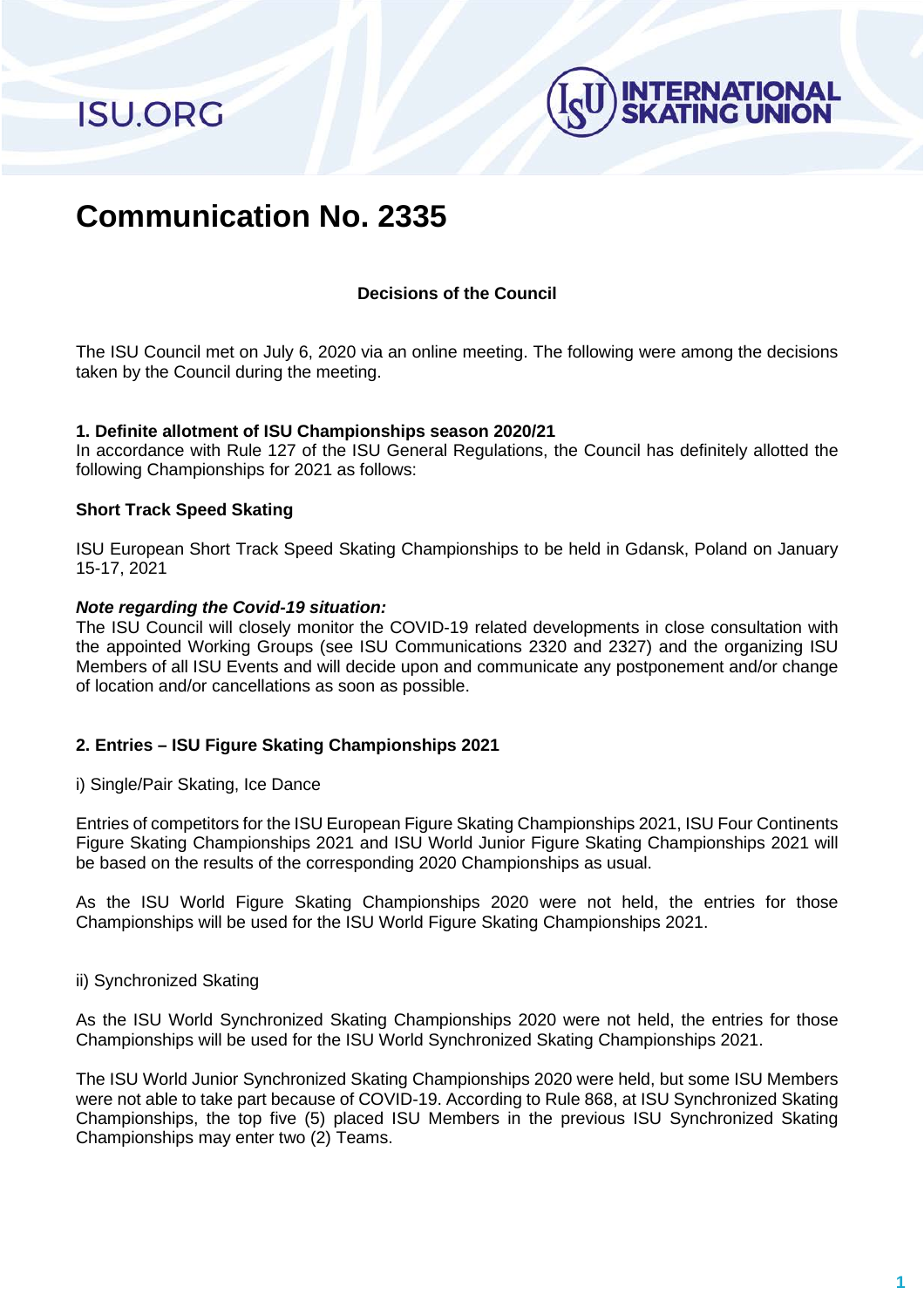For the ISU World Junior Synchronized Skating Championships 2021, this means that Finland, Russia, Canada, Sweden and Poland may enter two (2) Teams. In addition, exceptionally, the USA may enter a second Team because the USA has been in the top five placed ISU Members in the previous three seasons and the two USA Teams entered at the 2020 Championships were not able to compete due to COVID-19.

# **3. ISU Junior Grand Prix of Figure Skating season 2020/21**

The ISU Council considered the report and recommendations of the Council appointed Working Group on the planning of Season 2020/21 as well as input from the ISU Medical Commission.

The Council acknowledged that with the global spread of the coronavirus, the unknown extent and effects of a possible second wave and the fact that there is for the time being no available vaccine or medication, the situation remains fragile and unpredictable. Even for national events there is currently already a huge complexity of factors to consider on every level. Furthermore, on the international level, with travel, accommodation and different public health procedures in each country for testing, tracking, quarantine, treatment, social distancing, mandatory masks etc. it is currently extremely difficult to plan and co-ordinate every aspect of an event in order to ensure the safety of the participants.

The following considerations and provisory decisions relating to the ISU Junior Grand Prix of Figure Skating season 2020/21 are based on the ISU Council's commitment (see ISU Communication 2320) that the health and safety of the participants of international ice skating events remain the number one priority but also the need to give Skaters the best possible opportunities to compete internationally and that consequently the ISU will do its utmost to support ISU Members in order to stage all international competitions that can be held safely during the season 2020/21.

Keeping in mind the above-mentioned reservations, and noting that for some locations there remain pending questions as to applicable travel and other restrictions which could lead to additional cancellations, the Council noted that the following ISU Junior Grand Prix events for the season 2020/21 are currently planned:

| 1st event (including Pair Skating) | September 9-12, 2020         | Budapest / HUN  |
|------------------------------------|------------------------------|-----------------|
| 2nd event (including Pair Skating) | September 23-26, 2020        | Ostrava / CZE   |
| 3rd event (including Pair Skating) | September 30-October 3, 2020 | Tashkent / UZB  |
| 4th event                          | October 7-10, 2020           | Ljubljana / SLO |
| 5th event (including Pair Skating) | October 14-17, 2020          | Riga / LAT      |

The initially planned Junior Grand Prix events in the Slovak Republic, Canada and Japan have been cancelled by the organizers.

The Council agreed with the Working Group's conclusion that due to the current travel and other restrictions related to the COVID-19 pandemic, the Junior Grand Prix events cannot in any case be held under the previously planned conditions. In particular, it would be impossible to allocate dedicated entries to each of the currently remaining events. In addition, travel and other restrictions vary among the countries of host and participating ISU Members and might change over time. Determining the allocation of entries and ensuring safe and unrestricted travel to the respective event would result in a logistical challenge, potential serious complications and the risk of continual adjustments.

The Council therefore decided that for the above-mentioned scheduled ISU Junior Grand Prix events:

a) No ISU Junior Grand Prix points will be awarded and no ISU Junior Grand Prix Ranking for 2020/21 will be established.